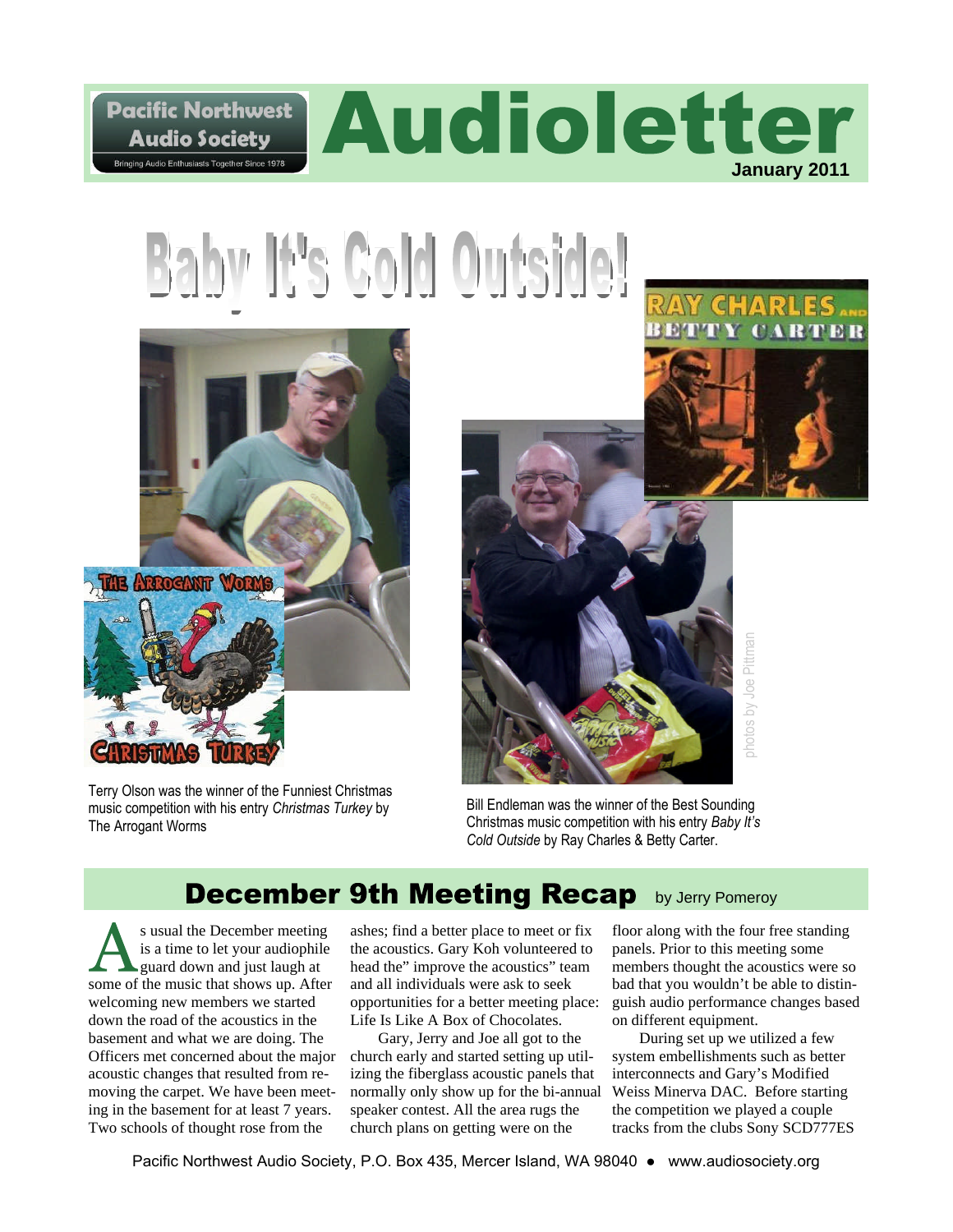with its internal DAC, then the Minerva. Although there wasn't vote or comment cards most people seemed to notice the wider soundstage and more detail of the Minerva. I thought this demonstrated the acoustics of the room could be worked making it discernable to tell equipment differences. *(Continued from page 1)*

We started off listening to the funny entries: *Reggae Christmas Eve in Transylvania* from Wacky Christmas- Dave *Ho Ho Ho up on the Roof Top* from Stan and Doug just go Nuts by Stan Boreson- Jerry

*Turkey Christmas Blues* by the Arro-

gant Worms- Terry

*Merry Christmas from the Family* from You Sleigh Me by Jill Sobule- Jay The Winner once again was Terry with an Arrogant Worms track, *Turkey Christmas*.

After selling a few more raffle tickets we started listening to "Best Sounding Christmas Tracks" brought by the members: *Baby It's Cold Outside* by Ann Margret & Al Hirt—Jay *Stille Nacht,* From FIM Cantate Domino CD- Terry *Baby It's Cold Outside* by Ray Charles & Betty Carter- Bill

*White Christmas* from Joy to the World

CD by Pink Martini- Willie *We Three Kings* from Joy to the World CD by Pink Martini- Joe *Green Sleeves* from Winter classics by Georgia Kelly – Don *Deck the Halls* from Joy to the World: Thomas Kinkade by Royal Philharmonic Orchestra- Dave When we voted the results were a 4 way tie but we continued to vote till Bill cleaned up with the Ray Charles *Baby it's Cold Outside.*

#### **President's Message** by John Stone

onsidering the ridiculous amount into a harmonious arrangement which by almost every radio station, shopping mall, and holiday party, it always surprises me that properly chosen holiday music, that is, the music chosen by my fellow club members for the annual holiday meeting, continues to entertain, amuse, and educate. We often forget that in many cases, great artists made great music, music which is then squashed and mangled by a car radio or shopping mall PA system. Member selections for our December meeting provided some exceptional listening. Our holiday fund raiser raffle not only helps pay the rent in 2011, but also provides entertaining musical gifts to many of the participants. Thanks to all who purchased tickets and contributed raffle prizes.

A special word of thanks to Jerry Pomeroy, Gary Koh, Joe Pittman and perhaps others who showed up early for the December meeting and worked to largely solve the recent acoustic problems the club has been experiencing. As most of you know, the church basement where the club meets was recently "renovated" by removing the existing wall-to-wall carpet and replacing the carpet first with bare concrete floors, and more recently, with two large area rugs. Using free-standing acoustic panels on long-term loan from Jerry, this group molded the panels and speakers

of holiday music which is played resulted in much-improved sound.

The club will continue to experiment with speaker and panel placement in hopes of achieving further improvement, and allow time to assess the longterm viability of our current venue. If any of you are interested in how we set up equipment in the church prior to meetings, come early to the meeting (around 6pm) and watch, or better yet, participate in the setup.

We currently have a short-term rental arrangement with the church, which will be converted to an annual lease depending on the outcome of this room assessment. Suggestions on alternative meeting locations are still being solicited from all club members.

As we enter a new year, I encourage all club members to get more involved with club activities. This is YOUR club, and your input is needed to keep the meetings entertaining, educational, and fun. The club's Executive Committee, which is comprised of the three elected officers and designated committee members, meets between regular meetings to plan future events. We are looking for meeting topics, equipment you'd like to hear, your latest favorite music, and any other input you have. If any of you would like to organize your own event, speak to, or email any Executive Committee member to get an invite to the next Exec

Committee meeting. If you have not already done so, please visit the club's website www.audiosociety.org, for contact information and other club news. Any suggestions about how to improve the club's website are also welcome.

Also, virtually anything audiorelated and legal is material that can be included in the monthly newsletter. You don't have to be a great writer, and you don't have to write War and Peace either. A paragraph or two on your favorite (or least favorite) audio topic will do. Submit all contributions to any of the email addresses listed on the website.

One last, but important item regarding annual club membership dues. If you haven't already done so, please mail your check for \$60 today, or bring a check to the meeting on Thursday night. Your membership dues pay the rent, and enables equipment purchases to enhance the listening experience.

### John Stone

### **Annual Financial Info**

Willy Chang, our Treasure said we made >\$200 on our Christmas Raffle. And currently our Club's Bank Balance is a little over \$6500.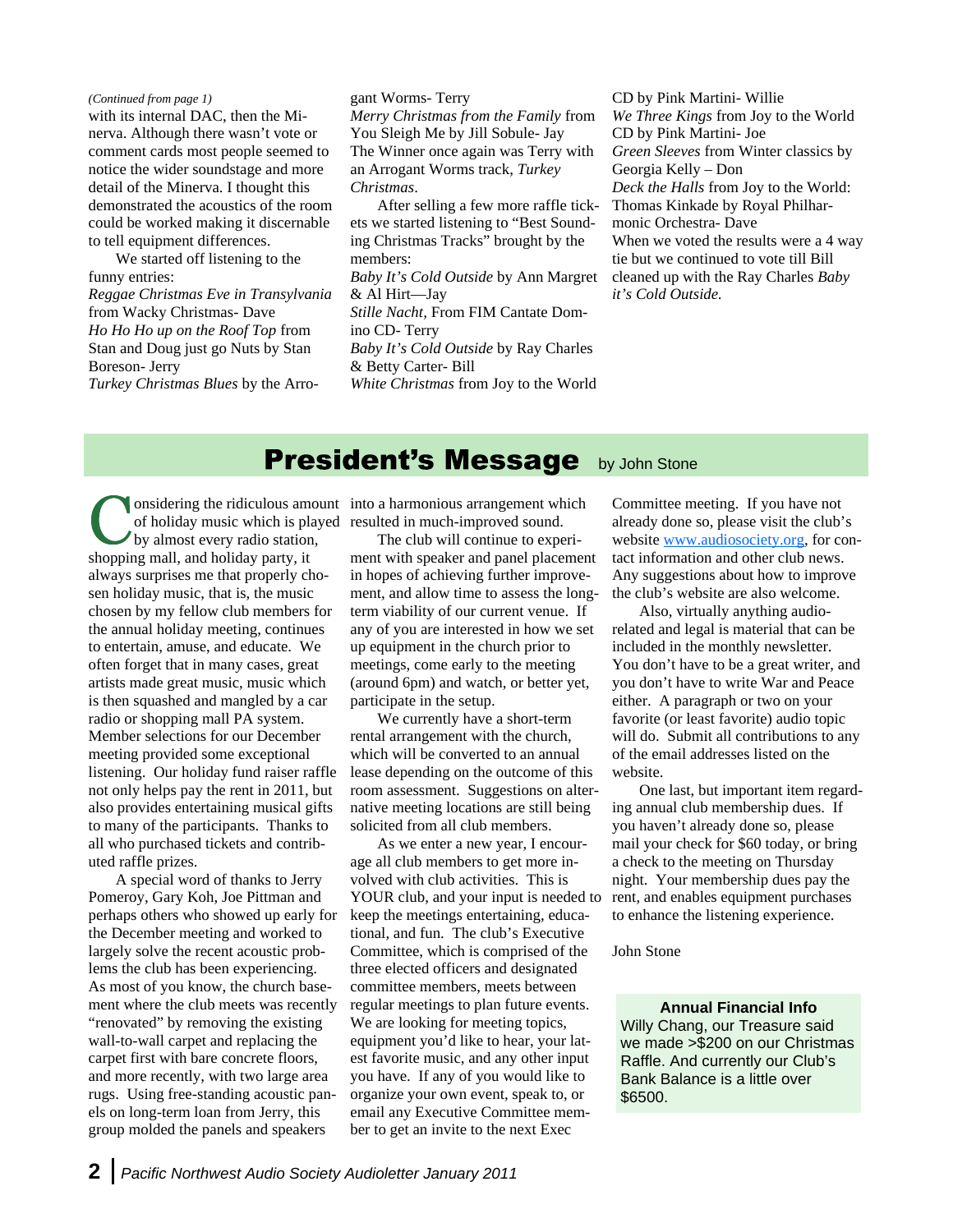### **January Meeting Notice by Terry Olson**

At the January meeting we will be featuring some of the entries from last Summer's speaker contest. For those who may not have attended "The Puget Sound! DIY Speaker Contest" before, I believe that you'll be surprised at the quality of sound that our contestants achieve. If you haven't ever built your own speakers, this is a chance to listen to and ask questions about how the speakers were designed. There is a certain amount of science involved, as well as art, in the conceptualization and design of any speaker. The success, or failure, of a speaker is quite often in the compromises made, or the balancing of the attributes of the components involved in the design.

We will be featuring the winners of each class, including "Best of Show" (Gary Gesellchen's 3-way) as well as Dave Rosgaard's (very close 2nd place) 3-way entry. One of the highlight's of the meeting will be the speakers entered by our "newest speaker builder," and long time Club President, Jerry Pomeroy. Jerry may be the newest speaker builder, but we will also be introduc-

ing our youngest contestant, sixteen year old Will Jennings, whose speakers not only sound very nice, but are visually stunning as well.

The contest itself is conducted "blind" where the Judges listen to the same musical selections, played at the same volume, on the same gear. The only variable is the Device Under Test (DUT) which, in this case, are the speakers. A acoustically transparent curtain hides the entry from the view of the Judges, in order that only the sound of the speaker is being evaluated.

We're very lucky to live in the Pacific Northwest, where we not only have quite a few excellent speaker designers, but World Class Judges as well. In the past, we've been privileged to have such distinguished audiophiles as Winston Ma, Mike Lavigne, Bruce Brown and Renan Jefferies serving on our listening panel.



Speakers to be judged "blind" behind the curtain. Cost: \$125.00

### **Winners from the contest**

### **3-Way Under \$300 and also Best of Show:**

Gary Gesellchen; Dayton 8"woofer, Vifa 4"mid, Seas 3/4"dome tweeter, Crossover: 2nd order L-R @ 250&3500 Hz, Cost of components&crossover \$240.00

### Runner up for both awards (by just a few points):

Dave Rosgaard; Silver Flute W17RC38-08 6.5 inch Wool Cone woofer, Seas 10 F-M 4"treated paper cone midrange, Peerless 811435 1' textile dome tweeter, Crossover: Series 3rd Order electrical @ 900&3500 Hz, Cost of components&crossover \$195.00

### **2-Way Under \$200 and third overall in points**

Terry Olson; 1.5"Radio Shack closeout full range shielded drivers (12 per speaker), Adire Audio AV8 8"shielded woofer, Series crossover 2nd order highpass, first order lopass @ 450 Hz, Cost of components and crossover \$81.00

### **1-Way Under \$75.00**

Peter Karsborn; Tangband 3", Bottom Firing Pipe, Cost of Drivers \$28.00

### **1-Way Over \$75.00**

Howard Grim; Fostex 206E Fullrange plus Passive Radiator, Side or Bottom Firing, Back loaded horn, Cost of components \$260.00

### **Kit over \$375 and top points for kits**

Jerry Pomeroy; Kit: Exodus Audio 6.1, Usher 1"dome tweeter, Extremis 6.5"midwoofer, Crossover: L-R 4th order Frequency (?), Cost \$400.00

### **Kit under \$175**

Carl Ravenscroft; Kit design: 2-way, unknown tapered pipe design, Driver Coaxial Tannoy 1667, Crossover: Stock Tannoy, frequency unknown,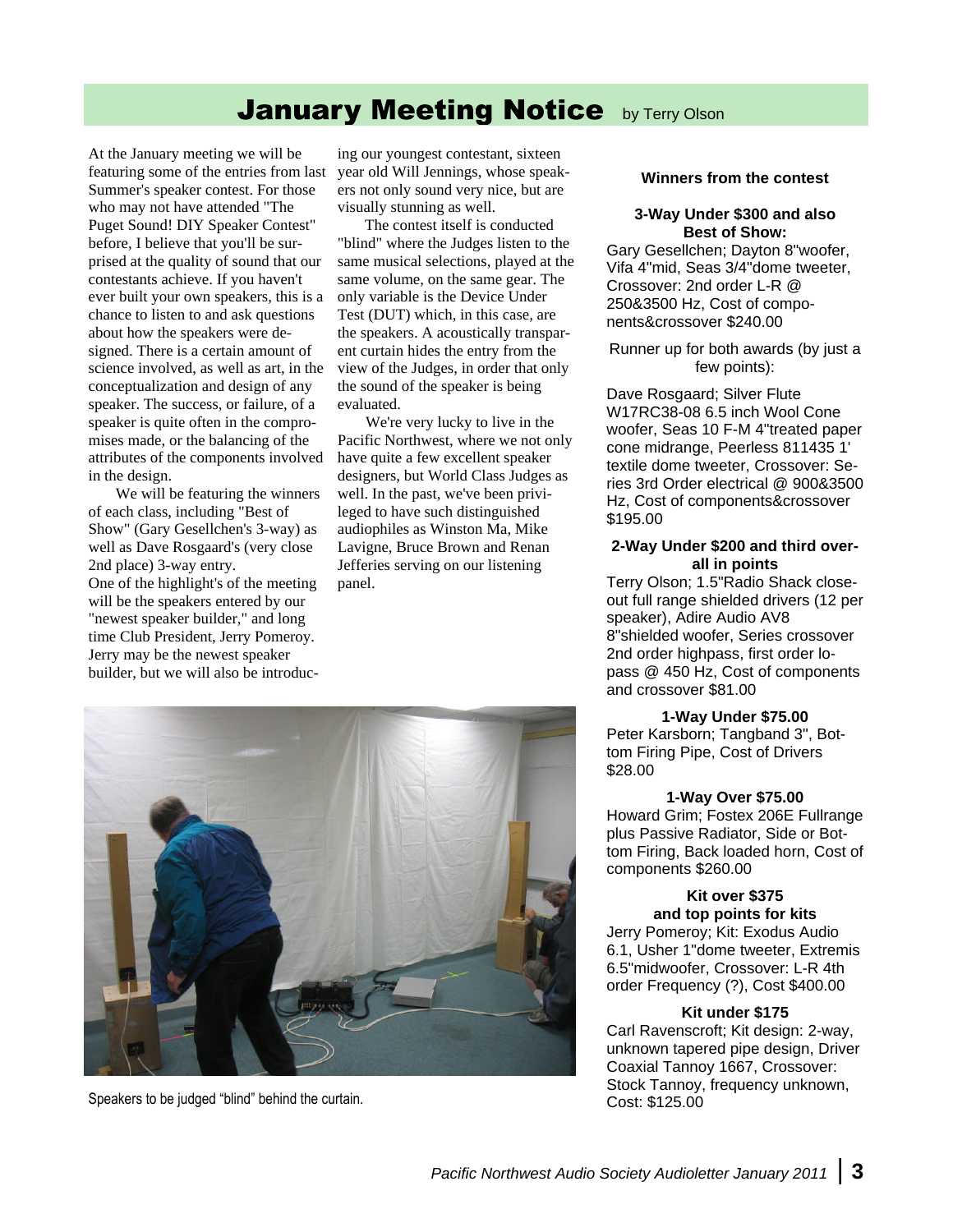#### **TECH** by Jerry Pomeror

### **Glasses Free 3D**

By the time you read this Toshiba will have debuted in Japan their glasses free 3D TV in both 12 & 20" displays with rumor of early spring product release in the USA. This technology will be showcased at CES in Jan 2011. Don't hold your breath for a glasses free 3D image on a new 60" display anytime soon. Manufactures that have made big investment into glasses 3D say this is not practical for large displays and don't see the technology ready for prime time for another 5-10 years. This could be a quick decade if displays continue to increase in quality over the next ten years as they have over the last.

### **HD Video DRM**

ULTRAVIOLET is a digital video content storage and distribution system backed by Warner Bros, Lionsgate, Paramount, Sony, Universal and Fox. One major distribution company that is not on board is Disney; remember they were against VHS, DVD until after they figured there was money to be made and hopped in the water. There has been talk about this format for a couple years but it really a got kick-start this year at CES when these major studios got on board.

You will be able to buy content and the right to distribute it to your own personal devices.

The software will be marked with an Ultraviolet logo and will allow you to load it on up to 12 compatible devices such as iPads/phone and Netflix servers. The system has already been in testing, obviously the studios were impressed and feel by giving flexibility it will cut down on piracy.

### **Composite Video**

COMPOSITE VIDEO: 12/31/10 has been termed the "sunset of analog HD video", It may actually be the twilight but if you use composite video the future is getting darker. In the big scheme of things composite is dying because of Digital Rights Management (DRM) issues. Here come the acronyms. The Advanced Access Content System Licensing Administrator (AACS-LA) is a cross industry group that is busy guarding against piracy by eliminating the analog hole that allows consumers to easily copy high definition video from Blu-ray players. As of Jan  $1<sup>st</sup> 2011$ manufactures are no longer to introduce new Blu-ray Disc Players (BDP) that have component output that will put out anything above Standard Definition (SD) in NTSC this is 480i.

Approaching the next acronym the clouds darken and head for the horizon fast. BD distributors that own the content of the disc (distribution companies like Sony/ Fox & WB) are now able to further limit the output of your BD player via the Image Constraint Token (ICT) in the BD. The ICT determines what resolution will be output on what type outputs on your player. This may seem a bit confusing but just remember that the AACS controls the hardware configuration abilities and the ICT is software based limiting the hardware output of your BDP.

When HD video (ATSC standard) first came out displays and signals were analog. I remember going down to the local Toshiba dealer in the winter of 1999 and drawling over the first wide screen rear projection HD TVS, The line was called ColorStream and the sets were expensive: 56" DW56X91 and the 65" DW65X91 carried MSRPs just under \$7K and \$9K correspondingly. There were allot of compatibility issues (hand shake) with High Definition Multi Media Interface (HDMI) when it first became available in late 2003. Even with top notch equipment these problems persisted until HDMI

1.3 was released in 2006 so allot of people including installers used component video for years to just maintain a consistent picture.

By limiting the resolution from a BDP does anyone think this will substantially cut down piracy? AACS was cracked years ago about all this will do is cut out an optional HD connection to a small monitor in the back of a home theater. As of yet no one has called me with composite video image problems related to these new limitation but I still have clients that use their component video daily, I'm waiting.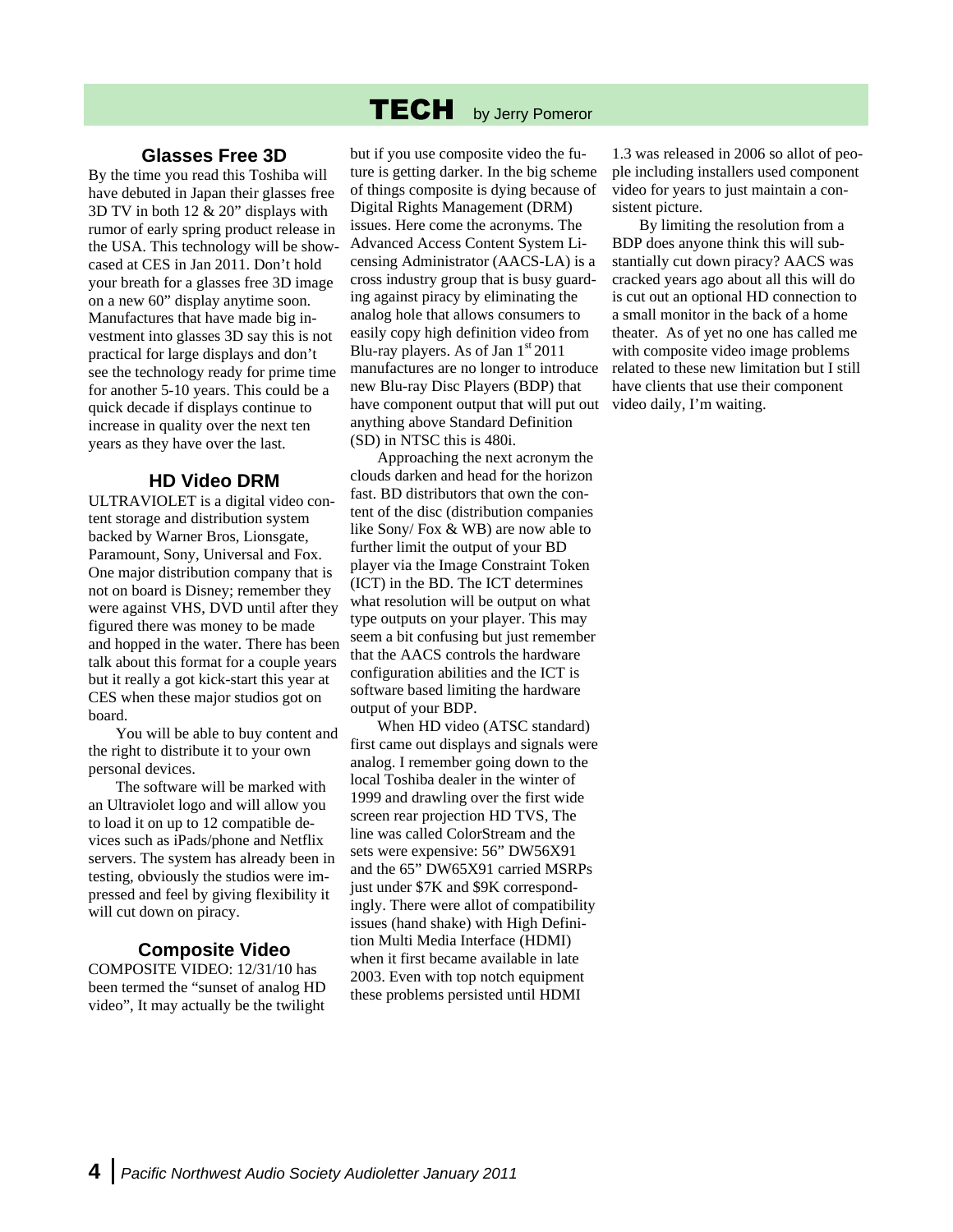### **iPad Remote Control** by Joe Pittman

advertisement, but I cant help my self. The touch screen iPad is the coolest remote control device I have encountered. It's the future of remote control I'm sure. And when you are not using it as a remote control, you can surf the internet, read your email or do a gazillion other useless activities.

Lately, I have been using the iPad to remotely control a couple of my servers via WiFi. J River Media center is controlled by a web page based control called WebRemote. And a free Apple App to control my new Olive O4HD server (see photo). Later I'll get around to getting it to work with Foobar. The screens and the database management capabilities are a little primitive at the moment (designed for the small iPhone screens) but it is only a matter of time that these applications will equal or surpass offerings from Crestron and Soolos at a much lower price. The price currently ranges from

hate being yet another Apple iPad \$500-\$700, and more for 3G. Later this year a 4G version should be available.



## photos by Joe Pittman photos by Joe Pittman

### **Coming Attractions**



### **January 6-9, 2011 CES 2011**

The largest consumer electronics show for industry and Press. See http://www.cesweb.org/

### **January 13th PNWAS Meeting**

PRODUCED BY The winners and entrants of The Puget Sound speaker building contest are invited to demonstrate their speakers.

> **February 10th PNWAS Meeting** TBD

### **March 10th PNWAS Meeting**

We are going to play some vinyl so bring your records. We'll also clean your records for free!

### **April 14th PNWAS Meeting**

Guest speaker Jules Bloomenthal will talk about Telarc's early digital recordings with the Soundstream recorder.

### **Classified Ads**

Meridian 568 Processor/DAC (24bit/96Khz) - \$1200 obo - and my Meridian 598 DVD Audio Player (\$1400 obo). Contact Renan Jeffereis email: renanj@jeffereis.org

*Pacific Northwest Audio Society Audioletter January 2011* **5**